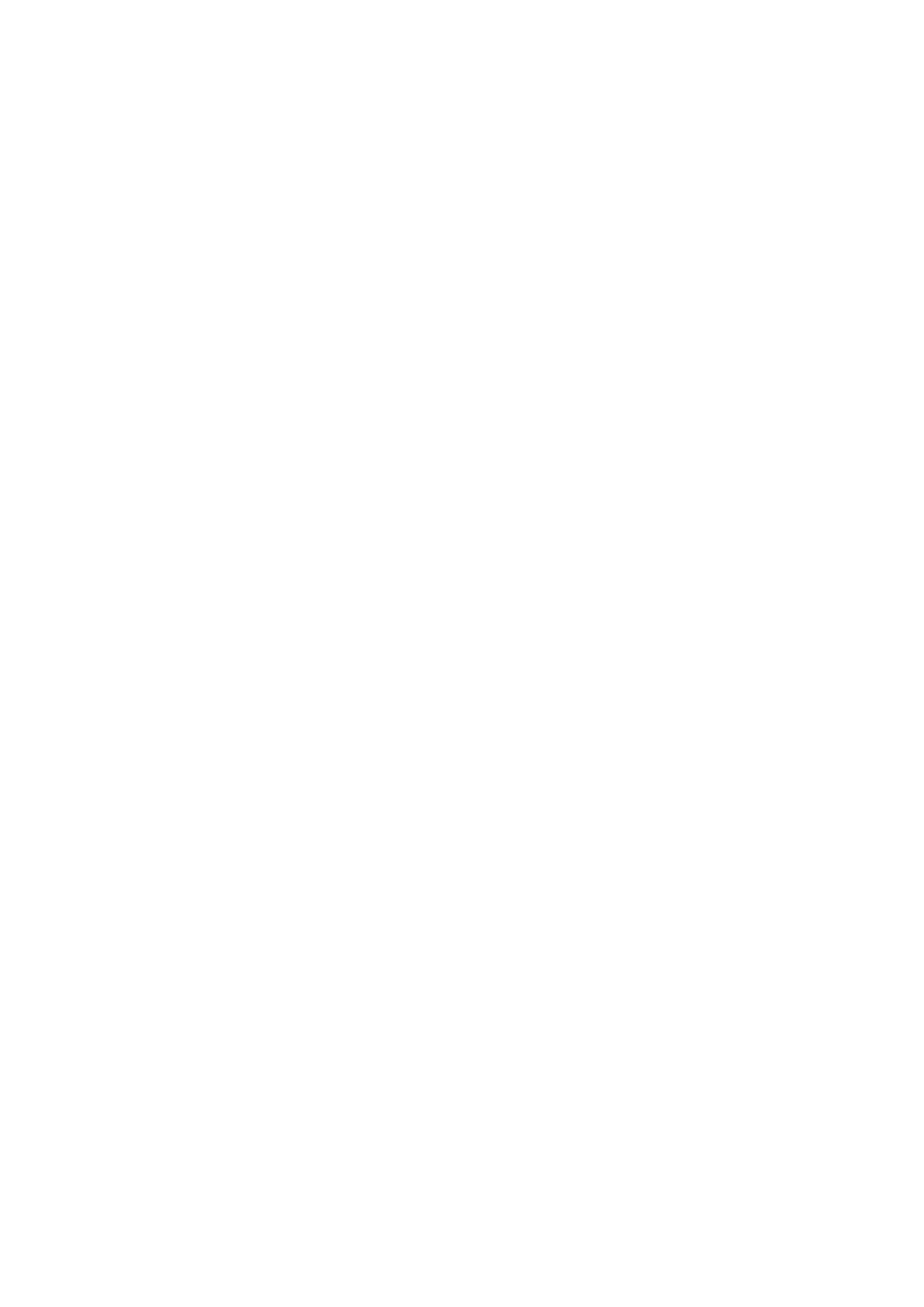### **CONTENTS**

| <b>OUR PROCESS</b>                             | 1            |
|------------------------------------------------|--------------|
| <b>COMPLETING YOUR APPLICATION</b>             | $\mathbf{3}$ |
| <b>CHARTERSHIP &amp; PRACTICE DETAILS</b>      | $\mathbf{3}$ |
| <b>REFEREES</b>                                | 5            |
| <b>SELF-ASSESSMENT</b>                         | 5            |
| <b>EVIDENCE</b>                                | 8            |
| <b>APPLICATION STATUS</b>                      | 9            |
| <b>COMMON TERMS</b>                            | 10           |
| <b>FREQUENTLY ASKED QUESTIONS</b>              | 12           |
| <b>APPENDIX A: PRACTICE FIELD DESCRIPTIONS</b> | 14           |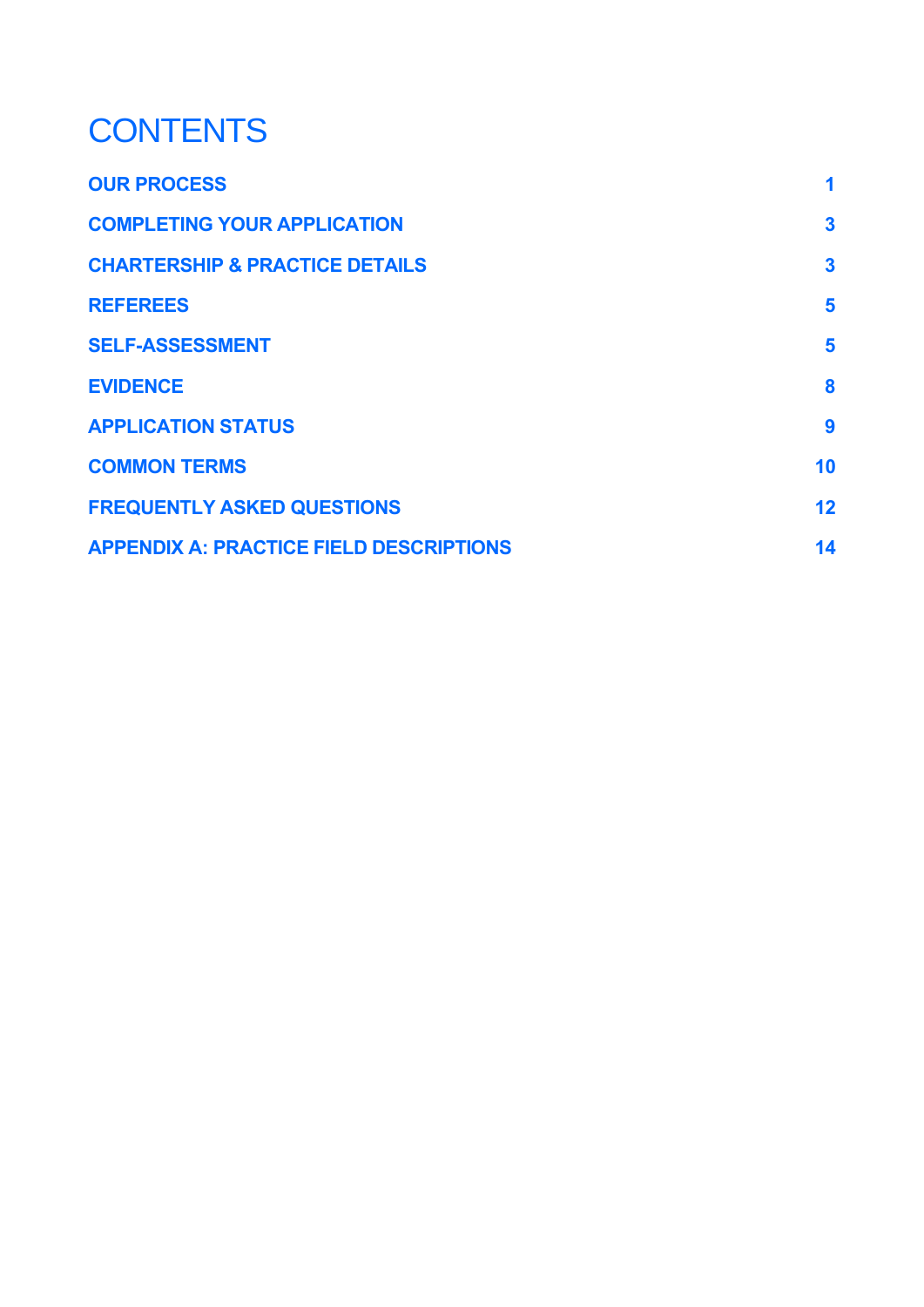### <span id="page-3-0"></span>OUR PROCESS

If you're completing a Chartered assessment or a CPEng reassessment, your application will go through all five stages of our process.



#### **STAGE 1: PREPARATION**

Over 4–6 years you'll accumulate enough experience to be ready to apply for Chartership, and if you're CPEng you'll need to be reassessed at least once every 6 years. The easiest way to keep track of your development is to record your work and CPD in our member area online. When you're ready, complete every section of the required assessment online.

#### **STAGE 2: VALIDATION**

When your application is complete, submit it to our team for validation. One of our Competence Assessment Advisors will look after your application from start to finish. Your advisor will check the information you've provided and will aim to give you feedback within 10 working days. They'll let you know if you need to make any changes before submitting your application.

If you do need to make changes, try to get them done as soon as possible and then resubmit for validation.

#### **STAGE 3: EVALUATION**

Once your application is finalised, an assessment panel will be assigned to you. This is usually made up of a Lead Assessor and a Practice Area Assessor who has knowledge in an area of engineering relevant to your practice area.

They'll review your application over 8–10 weeks and as part of this may meet with you to discuss it as well. For Chartered assessments this meeting will be held in person, and for CPEng reassessments it's normally held via video chat or phone.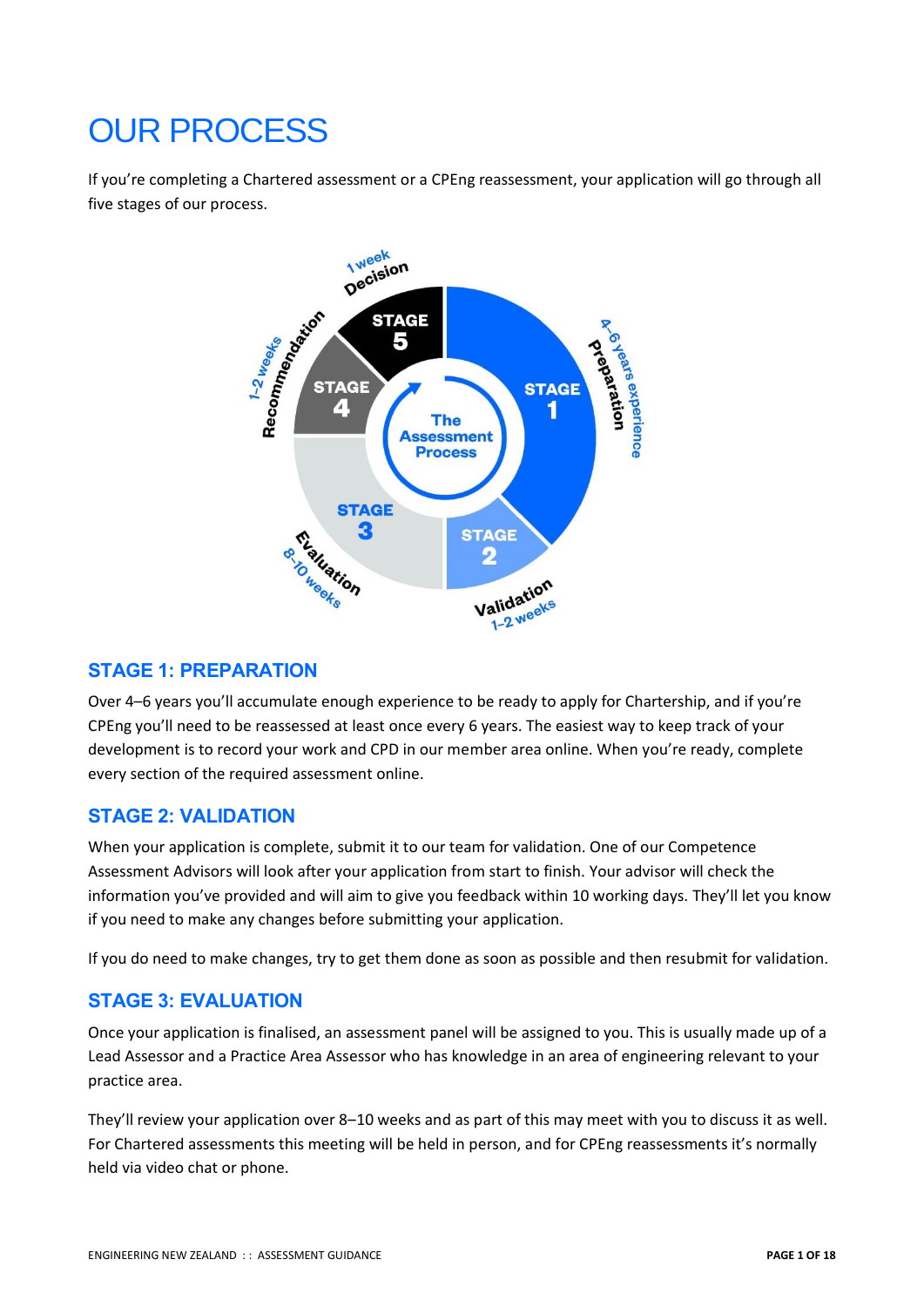The panel will use the evidence you submit and the information from your meeting with them to evaluate your application. They might also ask you to supply further evidence to support your application.

#### **STAGE 4: RECOMMENDATION**

Once they've got all the information they need, the panel will make a recommendation to the Competency Assessment Board (CAB) about whether to approve your application. Your Lead Assessor will let you know their recommendation.

The CAB will consider the panel's recommendation and make a decision on your application at their monthly meeting. Occasionally the CAB asks for additional information. Your advisor will let you know if that happens.

#### **STAGE 5: DECISION**

Your advisor will let you know the outcome of your application. If successful, your name will appear on our 'find an engineer' search online which is available publicly.

If your application is unsuccessful or the CAB made an alternative decision, you can respond. Your advisor will talk you through your options.

#### **BEFORE YOU START**

- Have your credentials checked by our team you can request this in our member area.
- Make sure your work and CPD records are up to date.
- Get familiar with the assessment criteria.
- Talk to people who have been through the process before.

**Top tip:** write in the first person, eg 'I' or 'me'.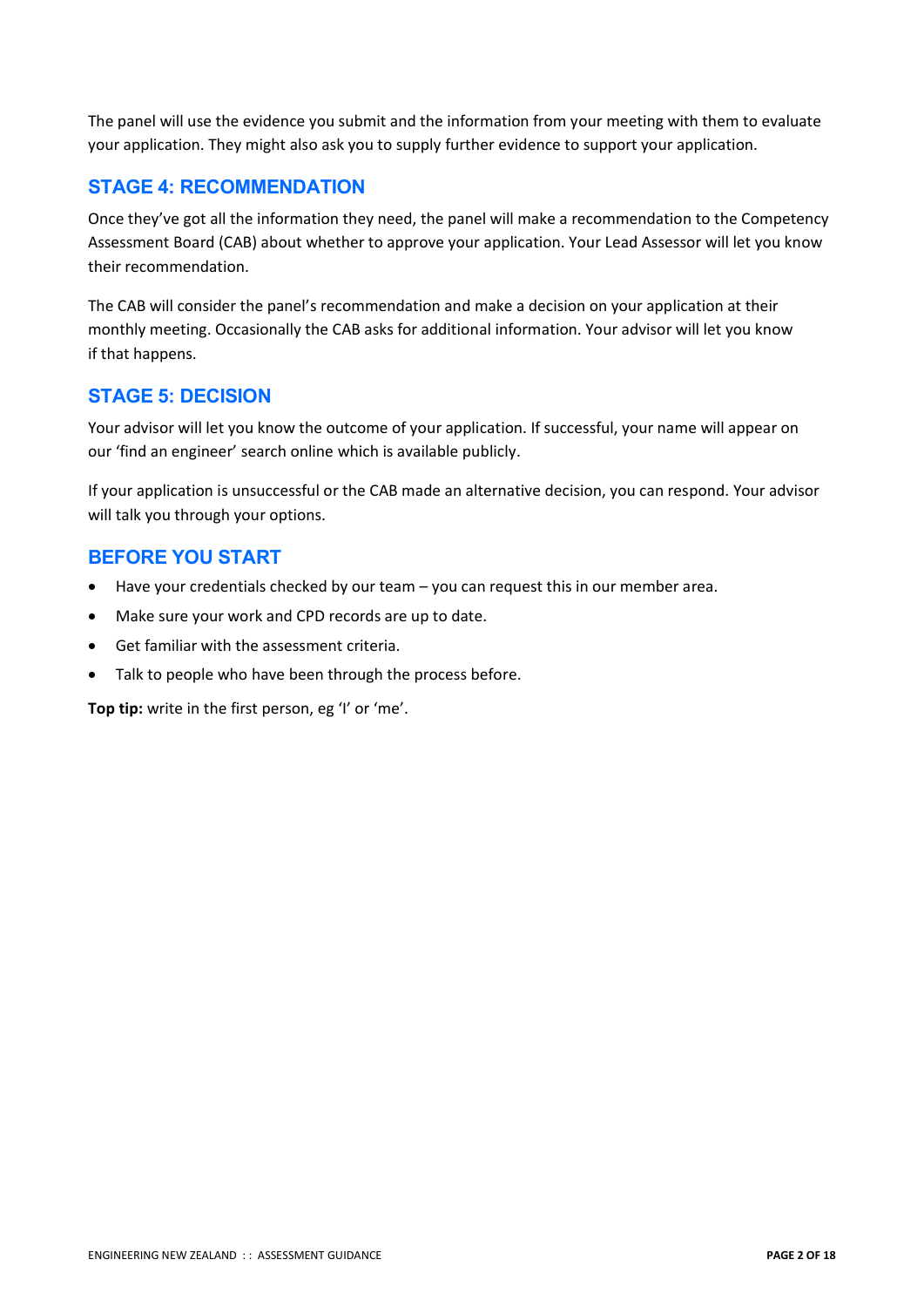# <span id="page-5-0"></span>COMPLETING YOUR APPLICATION

### <span id="page-5-1"></span>CHARTERSHIP & PRACTICE DETAILS

In this section you'll choose the membership and registrations you want to be assessed for, describe your practice area and select your practice field.

#### **MEMBERSHIP AND REGISTRATIONS**

Based on the type of assessment and your engineering class, you'll be shown the membership and registrations you can apply for.

| <b>Professional Engineer</b><br><b>Complex engineering</b><br>problems and activities                                   | <b>Engineering Technologist</b><br><b>Broadly-defined</b><br>engineering problems<br>and activities | <b>Engineering Technician</b><br>Well-defined engineering<br>problems and activities | <b>Engineering Geologist</b><br><b>Complex engineering</b><br>geological problems and<br>activities |
|-------------------------------------------------------------------------------------------------------------------------|-----------------------------------------------------------------------------------------------------|--------------------------------------------------------------------------------------|-----------------------------------------------------------------------------------------------------|
| <b>Washington Accord (4</b><br>year BE) or equivalence                                                                  | Sydney Accord (3 year<br>BEngTech) or<br>equivalence                                                | Dublin Accord (2 year<br>NZDE) or equivalence                                        | Recognised post<br>graduate qualification in<br><b>Engineering Geology</b>                          |
| <b>Chartered Member</b><br>IntPE(NZ)/APEC Engineer                                                                      | Chartered Member (Eng.<br>Technologist)<br>IntET(NZ)                                                | Chartered Member (Eng.<br>Technician)<br>IntETn(NZ)                                  | <b>Chartered Member</b><br>(PEngGeol)                                                               |
| CPEng<br>Design Verifier<br>(Passenger Ropeways)<br>Design Verifier (Cranes)<br>Design Verifier (Pressure<br>Equipment) |                                                                                                     |                                                                                      |                                                                                                     |

If you're applying for Chartered Membership at the Professional, Technologist or Technician level, you can choose to also add on the international register. Joining an international register means your competence as an engineer is recognised to an international standard – building your credibility even more. It also provides opportunities and greater mobility around the world.

#### **[Read more on international registers](https://www.engineeringnz.org/join-us/international-registers/)**

If you're applying at the Professional Engineer level, you'll be able to choose to be a Chartered Member, Chartered Professional Engineer (CPEng) or both. You'll also be able to add on any Design Verifier roles that you need for your work.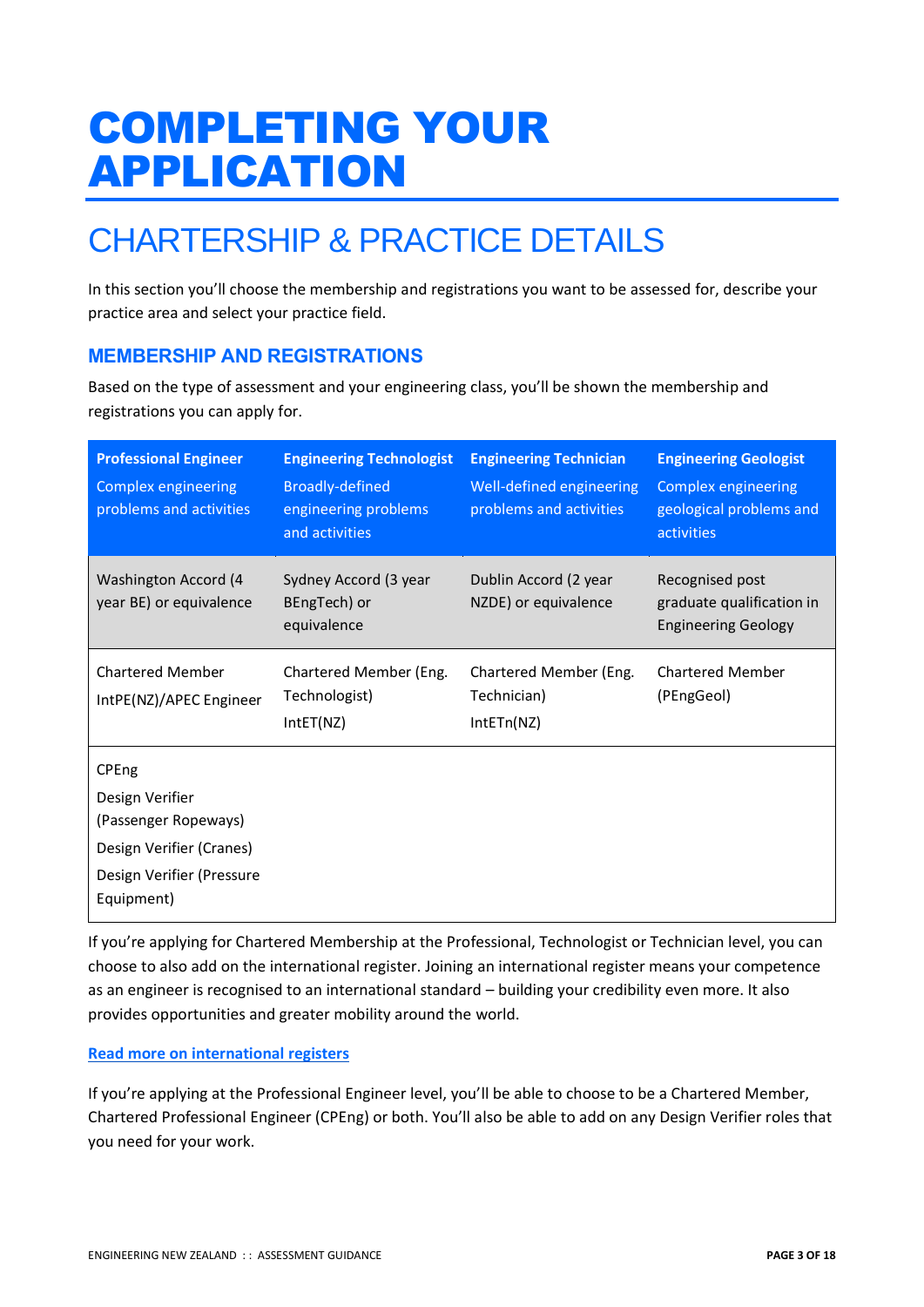| <b>Chartered Member (CMEngNZ)</b>                                                       | <b>Registration (CPEng)</b>                                                                                                                                                                |
|-----------------------------------------------------------------------------------------|--------------------------------------------------------------------------------------------------------------------------------------------------------------------------------------------|
| General quality mark of competence and<br>professionalism                               | Quality mark of current New Zealand specific<br>competence                                                                                                                                 |
| Benefits of Engineering New Zealand membership                                          | Independent of Engineering New Zealand and<br>governed by CPEng Act 2002                                                                                                                   |
| Assessed once, with annual commitment to ongoing<br>professional development and ethics | Re-assessment at least once every six years                                                                                                                                                |
| Assesses general engineering competence to an<br>internationally recognised standard    | Assesses general engineering competence to an<br>internationally recognised standard with New<br>Zealand specific technical competence (must use<br>work examples from the last six years) |
| Basis of eligibility for international registers (IntPE,<br>IntET, IntETn)              | May be required depending on your employer or type<br>of work                                                                                                                              |

#### **PRACTICE AREA**

This is the area that we'll assess your competence for. A short description helps us assign the right assessment panel to your application.

Practice area is not a full scope of your engineering practice or competence. You can practice in other areas or fields of engineering if you are undertaking work that you can complete successfully within your competence, as governed through self-regulation and your annual commitment to the Code of Ethical Conduct.

Describe the area you have engineering knowledge and skills in. Focus on your core current practice area. Keep it within 15 words. Avoid using personal pronouns such as 'I' or 'me', job titles or project names, company names, and any engineering activities that are not evidenced within your assessment.

Use the format: [Nature or actions] of/for/in [engineering knowledge or skills]. A few successful examples are:

- Design and construction monitoring of water and wastewater systems. OR
- Design of machines, load carrying and lifting equipment. OR
- Process engineering, operation and training for wastewater treatment plants.

#### **PRACTICE FIELD**

Selecting your practice field will also help us assign the right assessment panel to your application. Choose the one that best aligns with your practice are. You may choose an additional field if your practice is across more than one.

*See appendix A for practice field descriptions*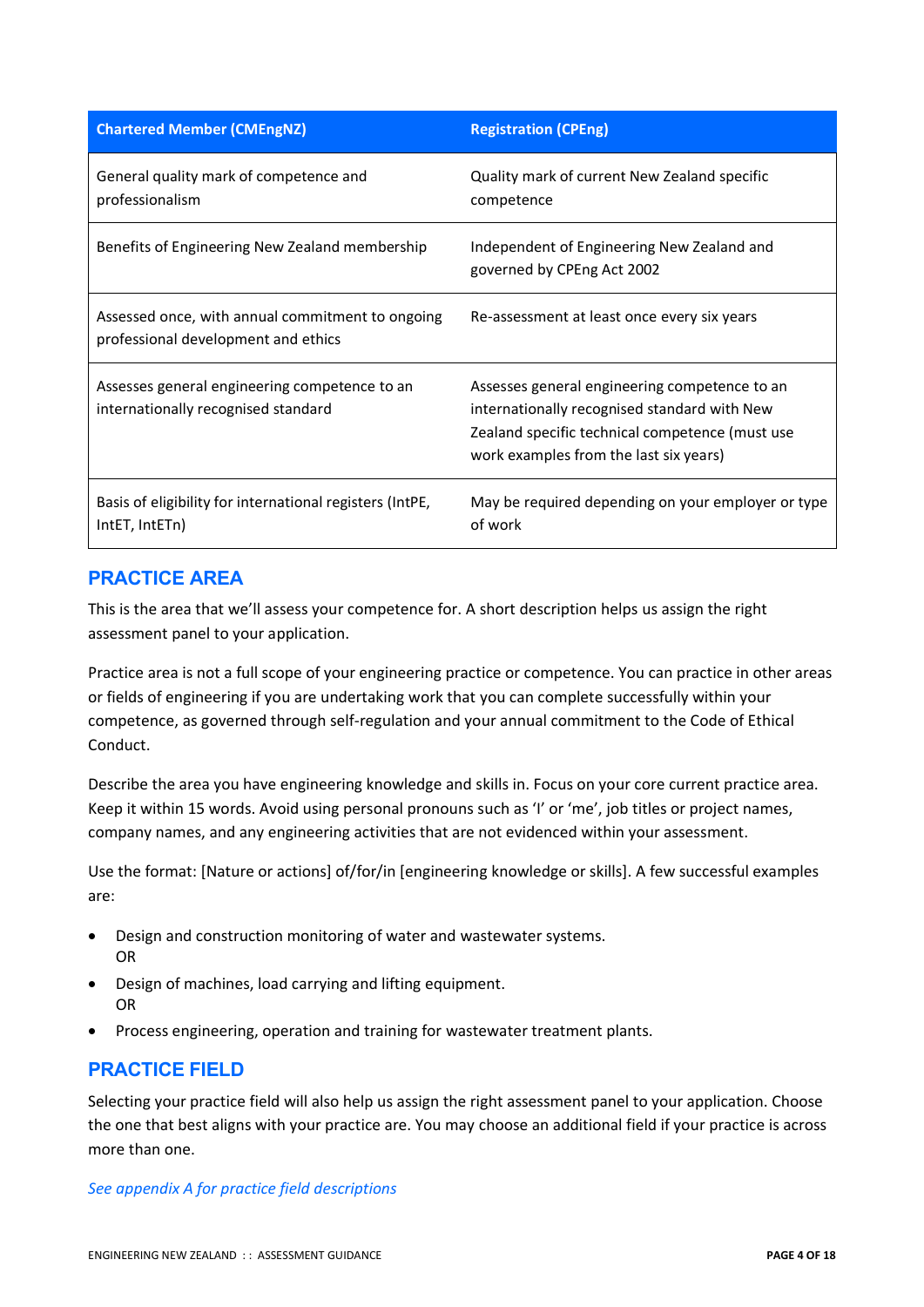### <span id="page-7-0"></span>REFEREES

You need two referees to provide a recommendation on your application. They need to be current Chartered Members or Fellows of Engineering New Zealand (CMEngNZ or FEngNZ), Chartered Professional Engineers (CPEng), or equivalent.

If a referee declines your request, you'll need to provide another person.

Referees that accept your request will be asked:

- their relationship to you
- what they consider to be some of your strengths and weaknesses as an engineer
- if there is anything about your practice as an engineer that would raise concern.

### <span id="page-7-1"></span>SELF-ASSESSMENT

The self-assessment is where you write how you meet the competency standard. Your answer for each competency group should be around 500 words.

#### **COMPETENCY GROUPS**

#### **Chartered Membership and CPEng**

- 1. Engineering knowledge
- 2. Managing engineering work
- 3. Professional acumen
- 4. Developing technical solutions

#### **Mutual recognition for Chartership**

1. Engineering knowledge

#### **CPEng reassessment**

1. Changes in your practice area

#### **Knowledge assessment**

- 1. Natural sciences knowledge
- 2. Mathematical knowledge
- 3. Engineering fundamental knowledge
- 4. Specialised engineering knowledge
- 5. Design process knowledge
- 6. Engineering practice knowledge
- 7. Engineering in society
- 8. Research based knowledge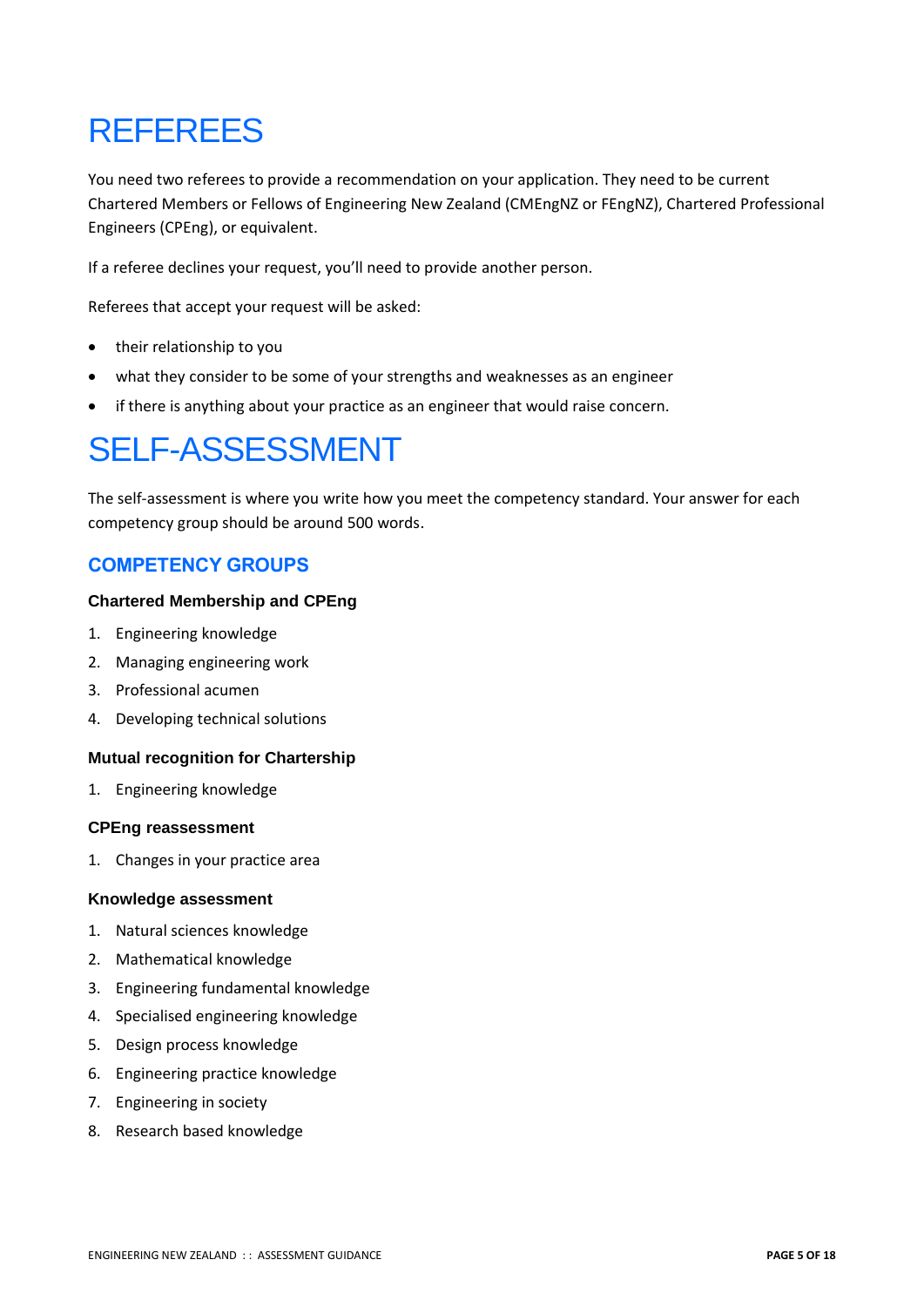#### **HOW WE DEFINE COMPLEXITY**

Depending on the type of Chartership you're applying for, you'll need to show you can carry out engineering work at a particular level of complexity.

| <b>Activity</b>                                                                                                                                                                                                                                                                                                                                                                                                                                                                                                                              |
|----------------------------------------------------------------------------------------------------------------------------------------------------------------------------------------------------------------------------------------------------------------------------------------------------------------------------------------------------------------------------------------------------------------------------------------------------------------------------------------------------------------------------------------------|
|                                                                                                                                                                                                                                                                                                                                                                                                                                                                                                                                              |
| <b>Complex engineering activities</b><br>Activities or projects that include some or all of the<br>following:<br>Diverse resources, eg people, money, equipment,<br>$\bullet$<br>materials and technologies<br>Resolving critical problems that occur when a<br>$\bullet$<br>variety of technical, engineering and other<br>related issues interact<br>New materials, techniques or processes, or the<br>$\bullet$<br>innovative use of existing materials, techniques,<br>or processes<br>Significant consequences in a range of contexts   |
|                                                                                                                                                                                                                                                                                                                                                                                                                                                                                                                                              |
| <b>Broadly-defined engineering activities</b><br>Activities or projects that include some or all of the<br>following:<br>A variety of resources, eg people, money,<br>$\bullet$<br>equipment, materials, information and<br>technologies<br>Resolving occasional interactions between<br>limited technical, engineering and other related<br>issues where only a few conflict<br>Using new materials, techniques or processes in<br>٠<br>innovative ways<br>Consequences that are very important locally,<br>but may have wider implications |
|                                                                                                                                                                                                                                                                                                                                                                                                                                                                                                                                              |

<sup>&</sup>lt;sup>2</sup> These definitions are a simplified version of those found in Schedule 1 of the Regulations for Election or Transfer to Engineering New Zealand Membership Classes. **[Read them in their original form](https://www.engineeringnz.org/engineer-tools/ethics-rules-standards/rules-and-regulations/)**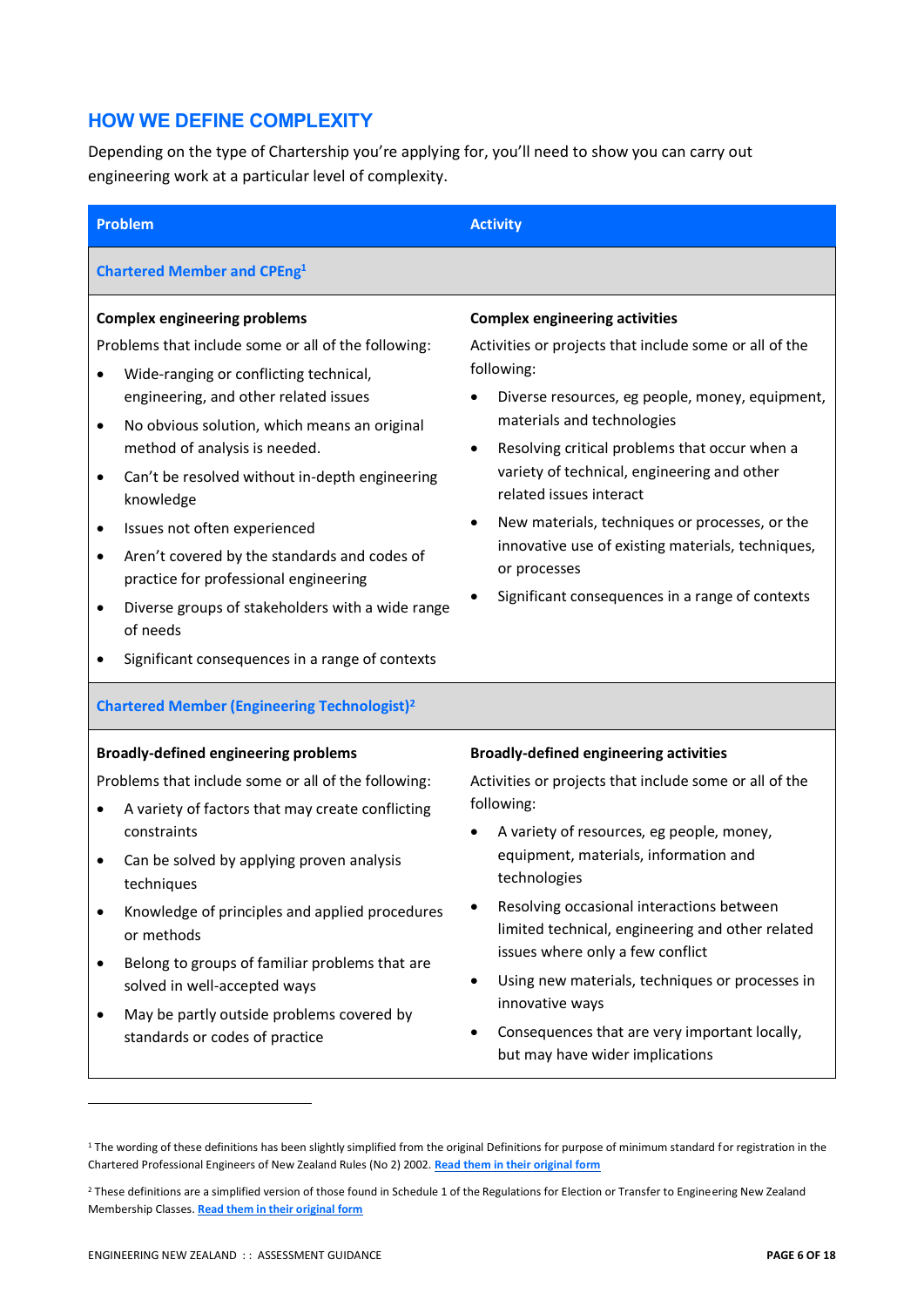- Several groups of stakeholders with differing needs that occasionally conflict
- Consequences that are important locally but may have wider implications
- Are parts of, or systems within, complex engineering problems

#### **Chartered Member (Engineering Technician)<sup>2</sup>**

#### **Well-defined engineering problems**

Problems that include some or all of the following:

- Several issues, but only a few that result in conflicting constraints
- Can be solved using a systematic approach
- Resolved with limited theory but extensive practical knowledge
- Frequently experienced and so familiar to most practitioners in the practice area
- Covered by standards and/or documented codes of practice
- Limited range of stakeholders with differing needs
- Consequences that are important locally but aren't far-reaching
- Discrete components of engineering systems

#### • Knowledge of normal operating procedures and processes

#### **Well-defined engineering activities**

Activities or projects that include some or all of the following:

- Limited range of resources, eg people, money, equipment, materials, information and technologies
- Resolving interactions between limited technical and engineering issues where wider issues have little or no impact
- Using existing materials, techniques or processes in new ways
- Consequences that are important locally but aren't far-reaching
- Knowledge of practical procedures and practices for widely-applied operations and processes

#### **Chartered Member (PEngGeol)<sup>2</sup>**

#### **Complex engineering geological problems**

Problems that include some or all of the following:

- Wide-ranging or conflicting engineering, engineering geological and other related issues
- Not easily recognised, understood or solved, which means an original method of analysis is needed
- A wide range of issues that might be in an unfamiliar setting
- Aren't covered by guidelines, standards and codes of practice for professional engineering geology
- Diverse groups of stakeholders with a wide range of needs
- Significant consequences in a range of contexts

#### **Complex engineering geological activities**

Activities or projects that include some or all of the following:

- Diverse resources, eg people, money, equipment, materials and technologies
- Recognising, understanding and resolving significant problems when wide-ranging or conflicting engineering, engineering geology and/or other related issues interact
- New techniques or processes, or the innovative use of existing techniques or processes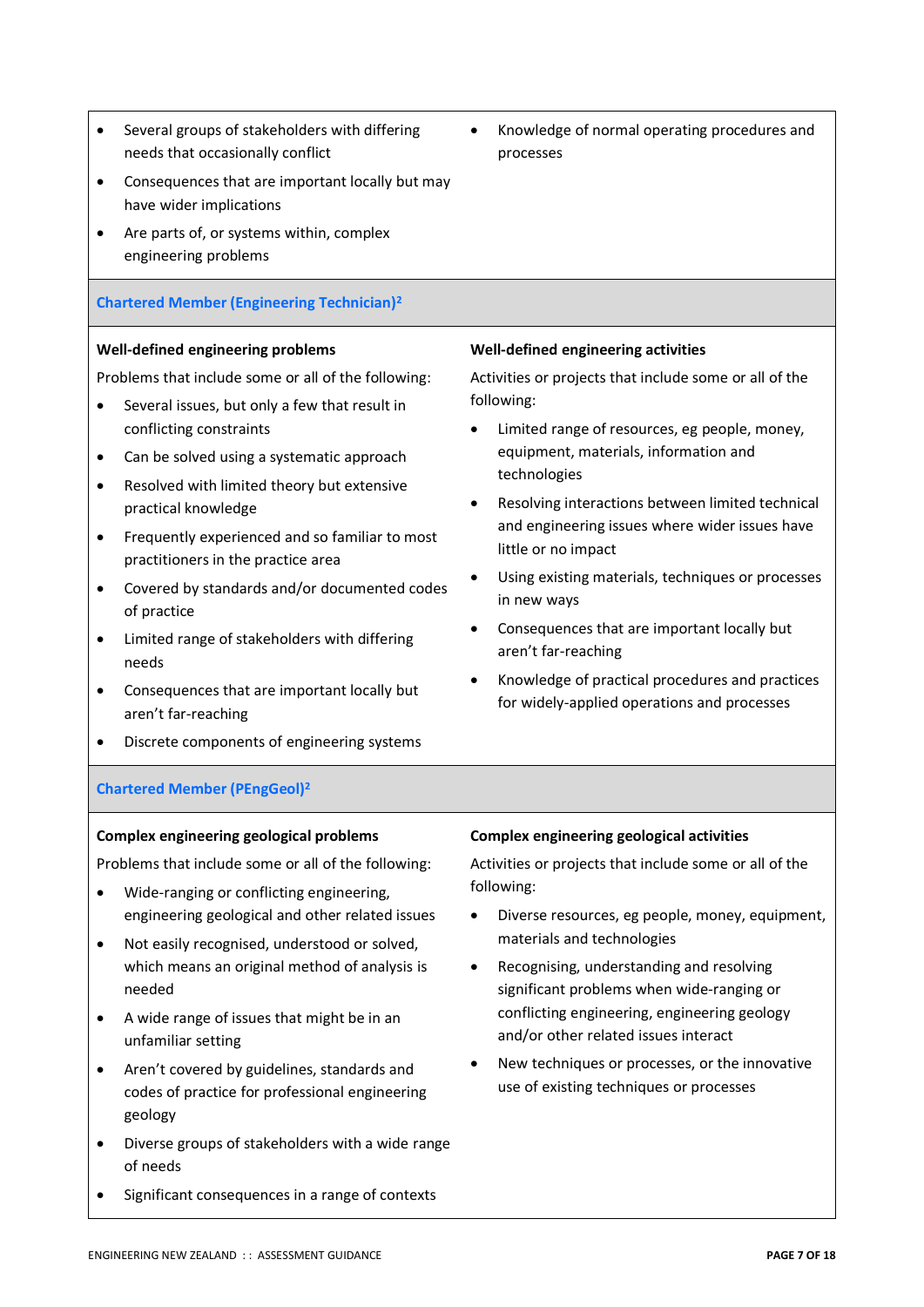### <span id="page-10-0"></span>**EVIDENCE**

Attach evidence which supports your responses in the self-assessment and reflects your practice area description. You should attach four to six records for Chartered or Knowledge Assessments, and two records for mutual recognition or CPEng reassessments.

You'll be able to choose from your existing work and CPD records, or add new ones. For each record you choose, you'll need to explain how that record supports your assessment application. Your explanation should discuss which of the competency groups the evidence is supporting and how it shows your competence as an engineer. If you're just referencing one competency group then aim to write 500–750 words. If you're referencing all groups, then you may write over 2,000 words.

You also need to attach files at this stage to your records as sample evidence. These could include drawings, project plans, calculations etc. You can upload PNG, XLSX, PDF, JPG, JPEG and SNOTE file types under 42MB.

Make sure you guide assessors on where to find evidence of this information in your attached files. This could be page numbers, sections or particular file names.

#### **Professional Engineer competencies**

- Describe how you applied your engineering knowledge, eg engineering principles, local codes, standards or regulations, new knowledge, practices or technologies.
- Manage engineering work including how safety, sustainability and quality contribute to the final outcome. For this group you need to show evidence of complex engineering activities.
- Professional acumen that include dealing with an ethical dilemma; understanding and working within the limits of your competence; taking into account social, cultural or environmental factors; and communicating effectively with others.
- Design/develop technical solutions. For this group you need to show evidence of complex engineering problems.

#### **Engineering Technologist competencies**

- Describe how you applied your engineering knowledge, eg engineering principles, local codes, standards or regulations, new knowledge, practices or technologies.
- Manage engineering work including how safety, sustainability and quality contribute to the final outcome. For this group you need to show evidence of broadly-defined engineering activities.
- Professional acumen that include dealing with an ethical dilemma; understanding and working within the limits of your competence; taking into account social, cultural or environmental factors; and communicating effectively with others.
- Design/develop technical solutions. For this group you need to show evidence of broadly-defined engineering problems.

#### **Engineering Technician competencies**

• Describe how you applied your engineering knowledge, eg engineering principles, local codes, standards or regulations, new knowledge, practices or technologies.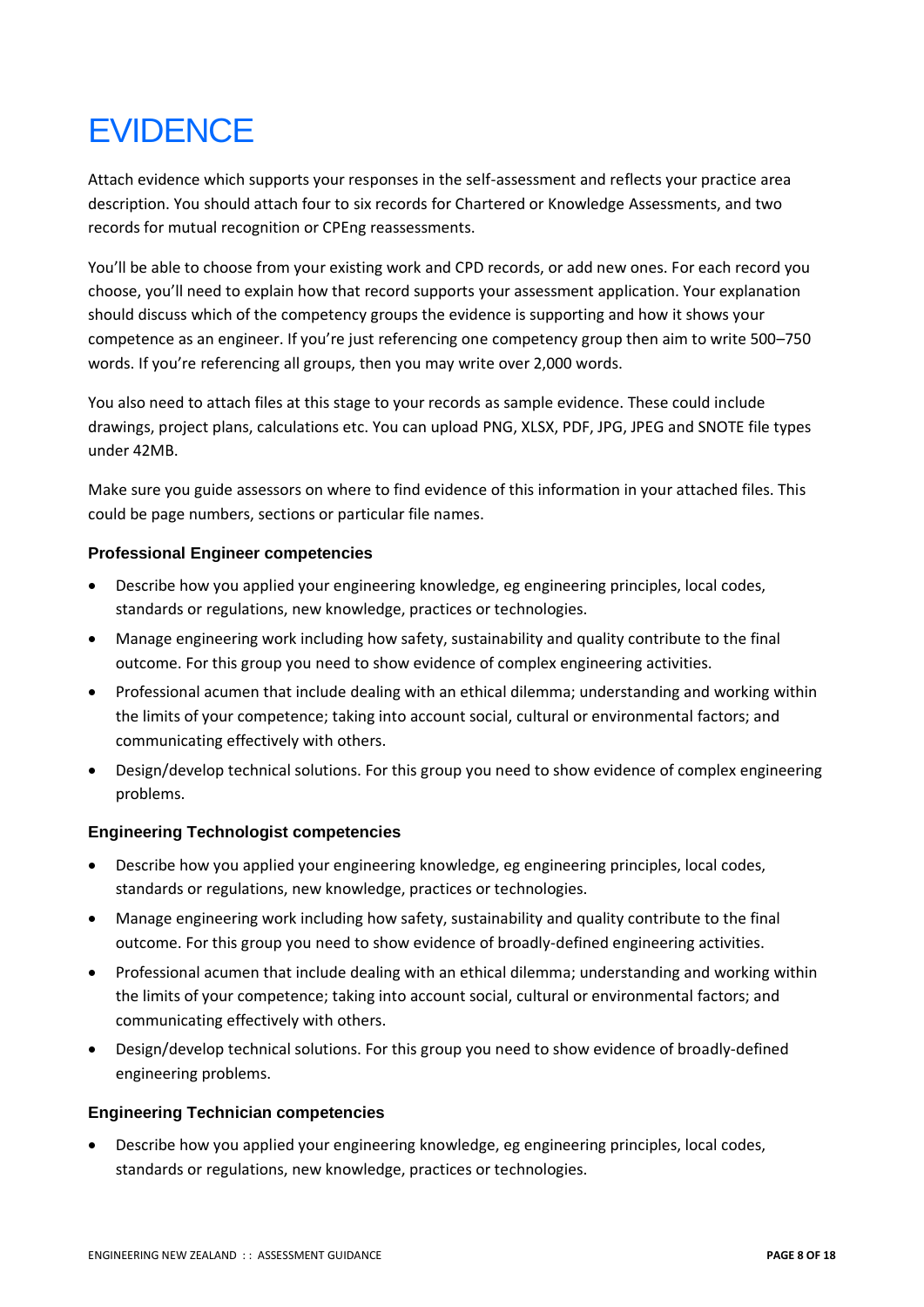- Manage engineering work including how safety, sustainability and quality contribute to the final outcome. For this group you need to show evidence of well-defined engineering activities.
- Professional acumen that include dealing with an ethical dilemma; understanding and working within the limits of your competence; taking into account social, cultural or environmental factors; and communicating effectively with others.
- Design/develop technical solutions. For this group you need to show evidence of well-defined engineering problems.

#### **Engineering Geologist competencies**

- Describe how you applied your engineering knowledge, eg engineering principles, local codes, standards or regulations, new knowledge, practices or technologies.
- Manage engineering work including how safety, sustainability and quality contribute to the final outcome. For this group you need to show evidence of complex engineering geological activities.
- Professional acumen that include dealing with an ethical dilemma; understanding and working within the limits of your competence; taking into account social, cultural or environmental factors; and communicating effectively with others.
- Design/develop technical solutions. For this group you need to show evidence of complex engineering geological problems.

### <span id="page-11-0"></span>APPLICATION STATUS

**Started:** you're compiling your assessment application

**Payment pending:** awaiting payment by credit card or invoice

**Submitted:** with our team for checking and validation

**Editing:** additional information required before being passed to an assessment panel

**Assessors being assigned:** we're finding your assessment panel

**Assessment in progress:** your assessment is being reviewed by the panel

**Pending Board:** waiting for a Competency Assessment Board to be available

**Board assigned:** Competency Assessment Board has been assigned

**Complete:** outcome of assessment finalised and shared with you

**Withdrawn:** application has been withdrawn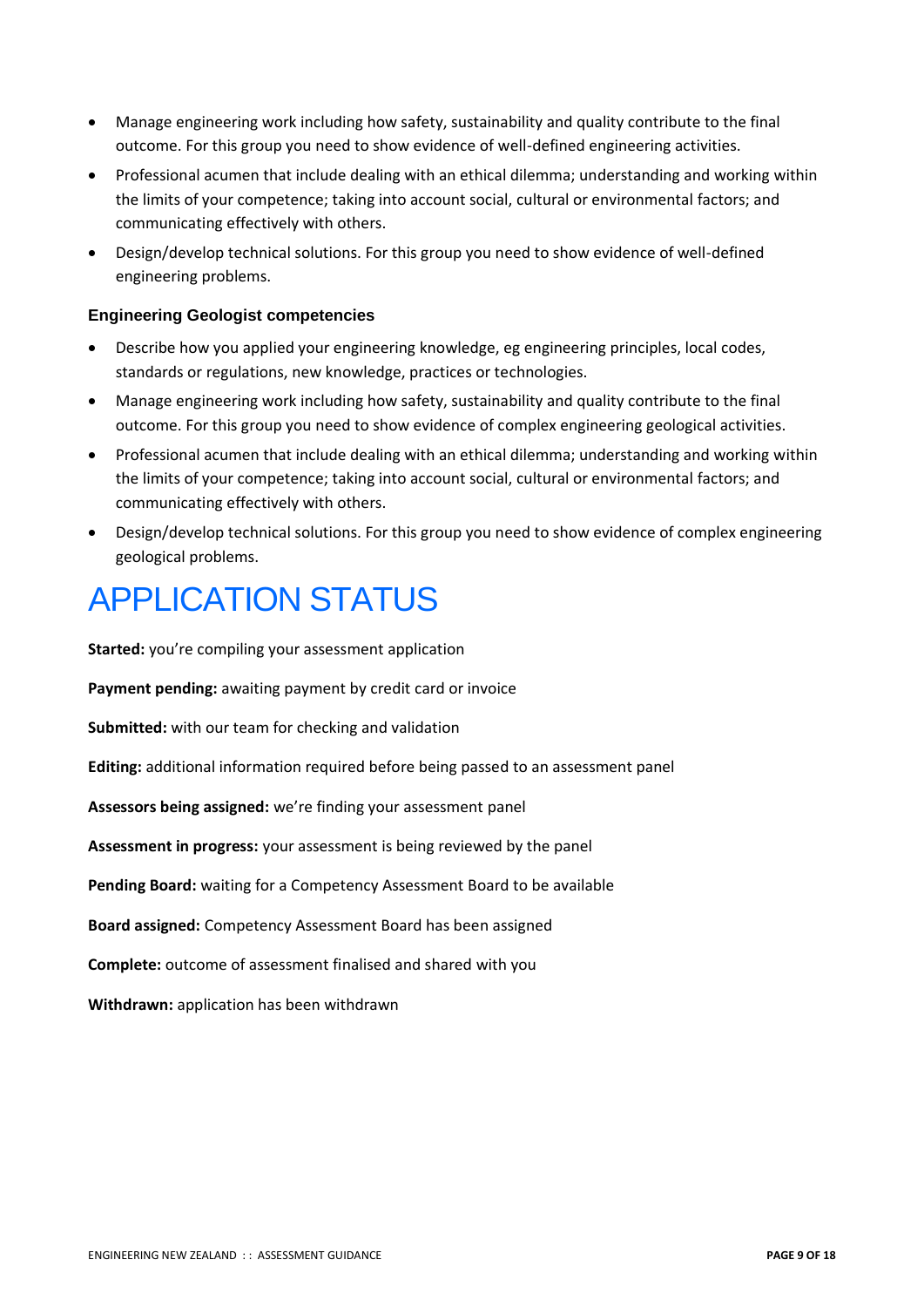# <span id="page-12-0"></span>COMMON TERMS

**Assessment criteria:** the standard we use to assess engineers on their competence.

**Assessment panel:** usually made up of a Lead Assessor and a Practice Area Assessor, the panel evaluates reviews your assessment application, before providing recommendations to the Competency Assessment Board.

**Chartered Assessment:** evaluates if you meet the competence standard to become Chartered, either as a Chartered Member (CMEngNZ) of Engineering New Zealand or a Chartered Professional Engineer (CPEng).

**Chartered Membership:** the Engineering New Zealand class of membership for engineering professionals who have demonstrated their engineering competence to an internationally-recognised benchmark.

**Chartered Member CMEngNZ:** solves complex engineering problems and activities by applying specialist engineering knowledge and first principles to their work.

**Chartered Member CMEngNZ (Engineering Technologist):** solves broadly-defined engineering problems and activities by applying knowledge of engineering principles.

**Chartered Member CMEngNZ (Engineering Technician):** solves well-defined engineering problems and activities through knowledge and use of established analytical techniques and procedures.

**Chartered Member CMEngNZ (PEngGeol):** solves complex engineering geological problems and activities by applying in-depth engineering geology knowledge.

**Chartered Professional Engineer (CPEng):** solves complex engineering problems and activities, which requires applying specialist engineering knowledge and first principles to their work.

**Competence Assessment Advisor:** a member of the Engineering New Zealand team assigned to your application and your main point of contact once you submit your application for validation.

**Competency Assessment Board (CAB):** the group of senior engineers that accepts or rejects recommendations made by the assessment panel.

**Complexity:** one of the key ways we differentiate between the competence registers.

**CPD record:** information about the continuing professional development activities you've done to maintain currency as an engineer.

**CPEng reassessment:** evaluates if you have maintained current competence to meet the Chartered Professional Engineer standard.

**Dublin Accord:** the agreement for the international recognition of Engineering Technician qualifications.

**Educational accord:** an agreement that benchmarks educational standards. If you hold an Accordaccredited qualification, you'll benefit from mutual recognition of your qualification between signatory countries.

**Engineering Geologist:** deals with complex engineering geological problems and activities requiring specialist and in-depth geological engineering knowledge.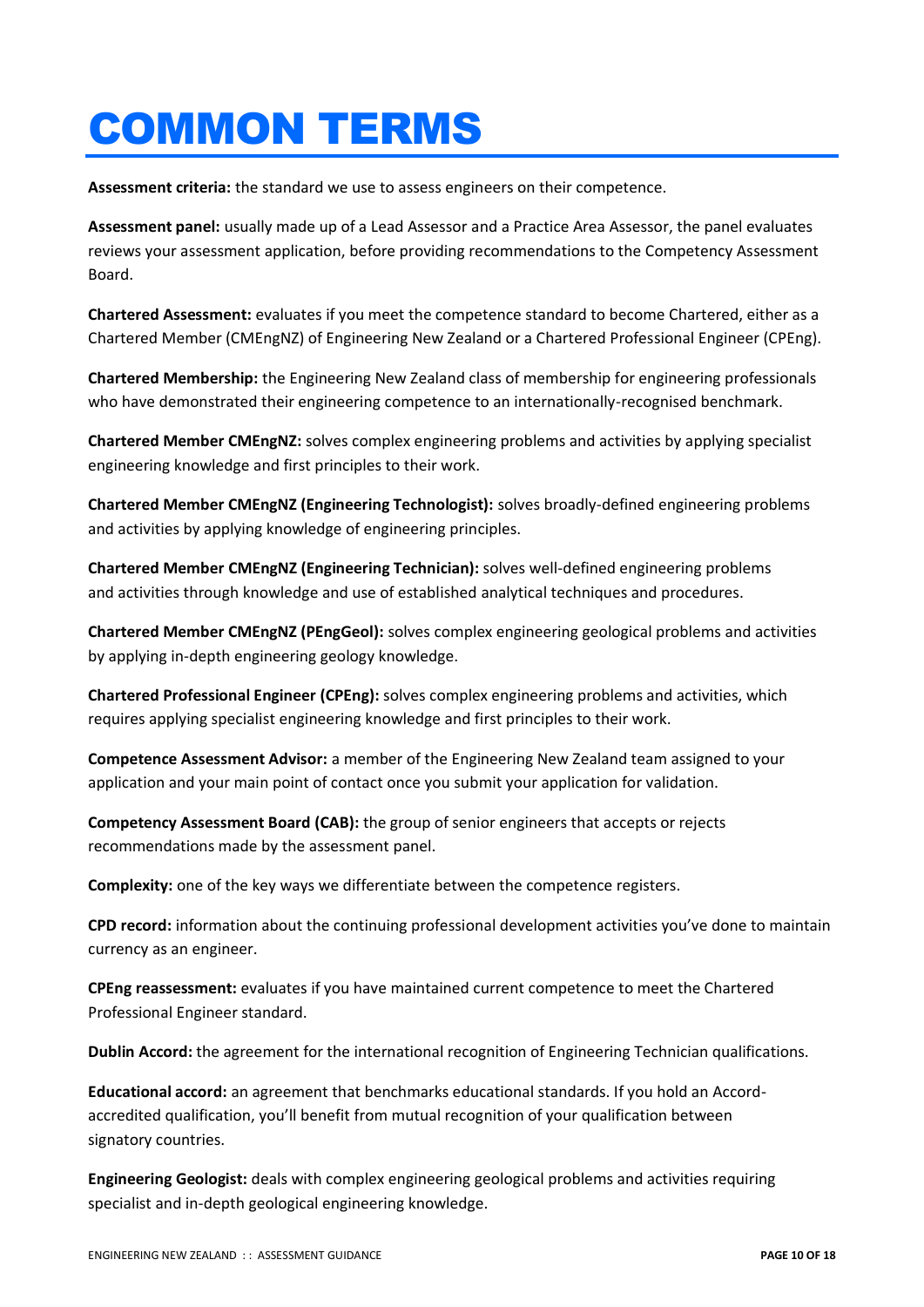**Engineering Professional:** deals with complex engineering problems and activities requiring the application of specialist engineering knowledge and work from first principles.

**Engineering Technologist:** deals with broadly-defined engineering problems and activities that require knowledge and use of principles and applied procedures.

**Engineering Technician:** deals with well-defined engineering problems and activities requiring knowledge and use of established analytical techniques and procedures.

**Knowledge assessment:** evaluates if you have gained an appropriate level of technical knowledge and understanding through your work or study to practice at the level of a professional engineer.

**Lead Assessor:** Chartered Engineer in charge of managing the assessment process.

**Practice area:** a combination of the area in which you hold specialised engineering knowledge and the nature of the activities you perform. These may change over the course of your career but your competence will be assessed for your current area of engineering practice.

**Practice Area Assessor:** the volunteer technical expert on your assessment panel who has knowledge in an area of engineering relevant to your own practice area/field.

**Practice field:** indicates the nature of your engineering work.

**Recognised external authorities:** overseas engineering registration authorities that are signatories of International Engineering Agreements.

**Sydney Accord:** the agreement for the international recognition of Engineering Technologist qualifications.

**Sample evidence:** documents you include in your Work Record to provide evidence of your personal involvement in a project or activity.

**Washington Accord:** the agreement for the international recognition of engineering qualifications.

**Work record:** information about the projects or activities you've carried out in your engineering work, used in competence assessments to demonstrate the practical application of your engineering knowledge and skills.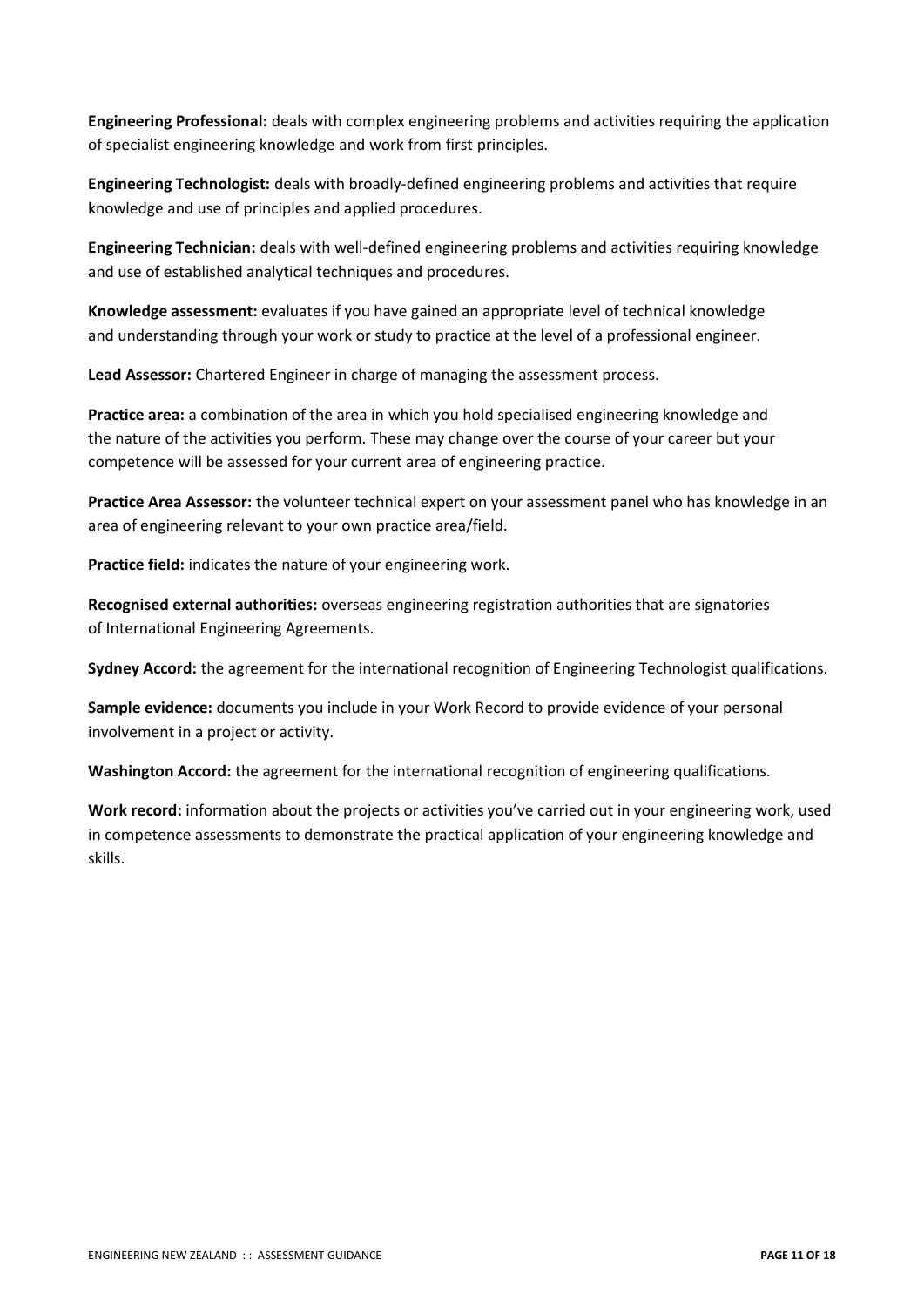# <span id="page-14-0"></span>FREQUENTLY ASKED QUESTIONS

#### **What's the difference between Chartered Membership and Chartered Professional Engineer registration (CPEng)?**

Chartered Members belong to Engineering New Zealand and get all the perks of being part of our community. CPEng is different from membership and is a registration under the CPEng Act 2002.

CPEng is only open to professional engineers, who must demonstrate an ability to deal with complex engineering problems and activities. Chartered Membership is also available to professional engineers, but additional categories provide recognition for engineering technologists, engineering technicians and engineering geologists.

Both require a similar assessment. The competence standard for both are effectively the same, but CPEng registration requires evidence of New Zealand-specific good practice and reassessment at least once every 6 years. This makes Chartered Membership more accessible for engineers practising overseas, and provides direct entry for engineers who have been assessed in an equivalent overseas jurisdiction, eg CEng (UK) or CPEng (Australia). Chartered Membership isn't reassessed because you'll be doing ongoing professional development to stay current.

Both CPEng and Chartered Membership are underpinned by the same Code of Ethical Conduct and a fair, robust and proportionate complaints and disciplinary process.

#### **How many hours of professional development activity do I need to do each year?**

You need to complete 40 hours of continuing professional development (CPD) each year to demonstrate you're actively keeping your engineering knowledge and skills up to date. For your assessment you'll need to have provided the last six years of CPD records.

#### **I can't attach any documents because my work is highly confidential/the property of my employer. What should I do?**

We take confidentiality seriously and have put processes in place to protect your application.

- Engineering New Zealand assessors sign a confidentiality agreement prohibiting them from disclosing any aspect of your assessment to anyone except the relevant Practice Area Assessors, Knowledge Assessors, Competency Assessment Board members or Engineering New Zealand staff.
- We accept Work Record files that have been redacted to protect confidential information.
- You'll be given the opportunity to review who we've assigned to your assessment panel. If you have any concerns, we'll be happy to assign an alternative panel member.

#### **What if I don't have any files to attach to my work records?**

Because our competence assessments are evidence-based, you need to provide files as evidence of your experience. Email correspondence can be used as evidence.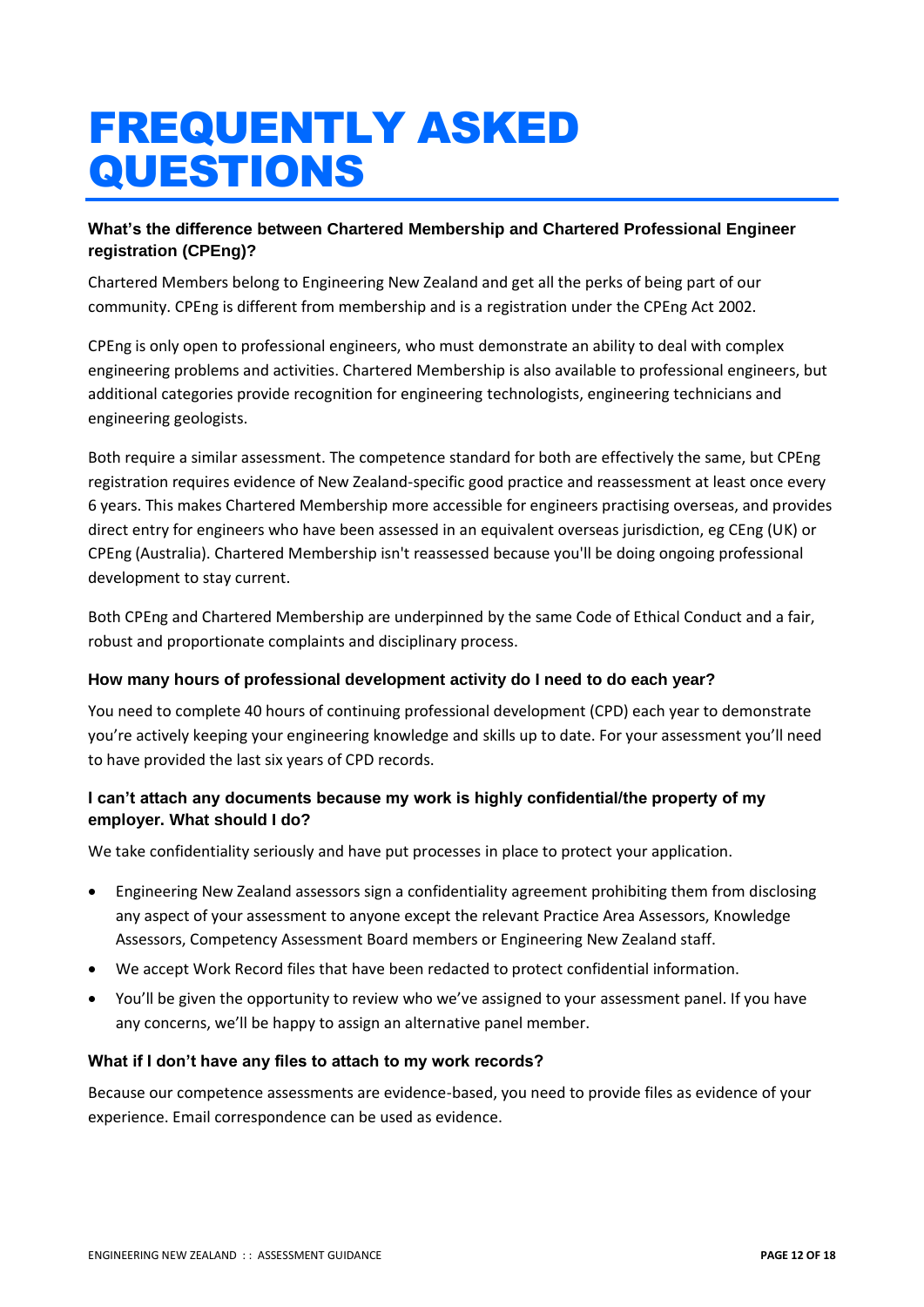#### **How many evidence files can I attach?**

Our general guidance is quality over quantity. One to four files are usually enough to provide sufficient evidence of your work. Give your assessors only the relevant information and be specific about where your evidence is in the Work Record files. For example, specify page numbers, sections, calculations, photograph titles, chart details etc.

#### **When am I due to submit my CPEng reassessment? Can I extend the due date?**

You'll receive a reminder email three to six months before your CPEng reassessment is due. If you don't hear from us, get in touch and we'll confirm the date. Extensions are determined on a case by case basis, and are only available within the calendar year of your CPEng reassessment being due.

#### **How much does assessment, membership and registration cost?**

You can find the latest prices on our website. There's a one-time charge for Chartered assessments and knowledge assessments. The fee for CPEng reassessment is included in your annual registration fee.

#### **What's expected of me when I meet with the panel to discuss my application?**

The meeting is a professional conversation and is your chance to show you have a clear understanding of the work you're presenting. The Practice Area Assessor will ask you questions about the evidence you submitted in your application to verify your technical expertise. You can prepare by reviewing your application and being confident about the work you are presenting.

#### **If I'm successful, when will my name appear on the 'find an engineer' search online?**

Your name will be added to the relevant register as soon as possible after the Competency Assessment Board has approved your application.

#### **I don't have two referees that meet the criteria. Can I still apply?**

Your referees need to be current Chartered Members or Fellows or Engineering New Zealand (CMEngNZ or FEngNZ), Chartered Professional Engineers (CPEng), or equivalent. They don't have to be in your practice field. If you're struggling to find referees, try attending Engineering New Zealand events and branch meetings and start networking now.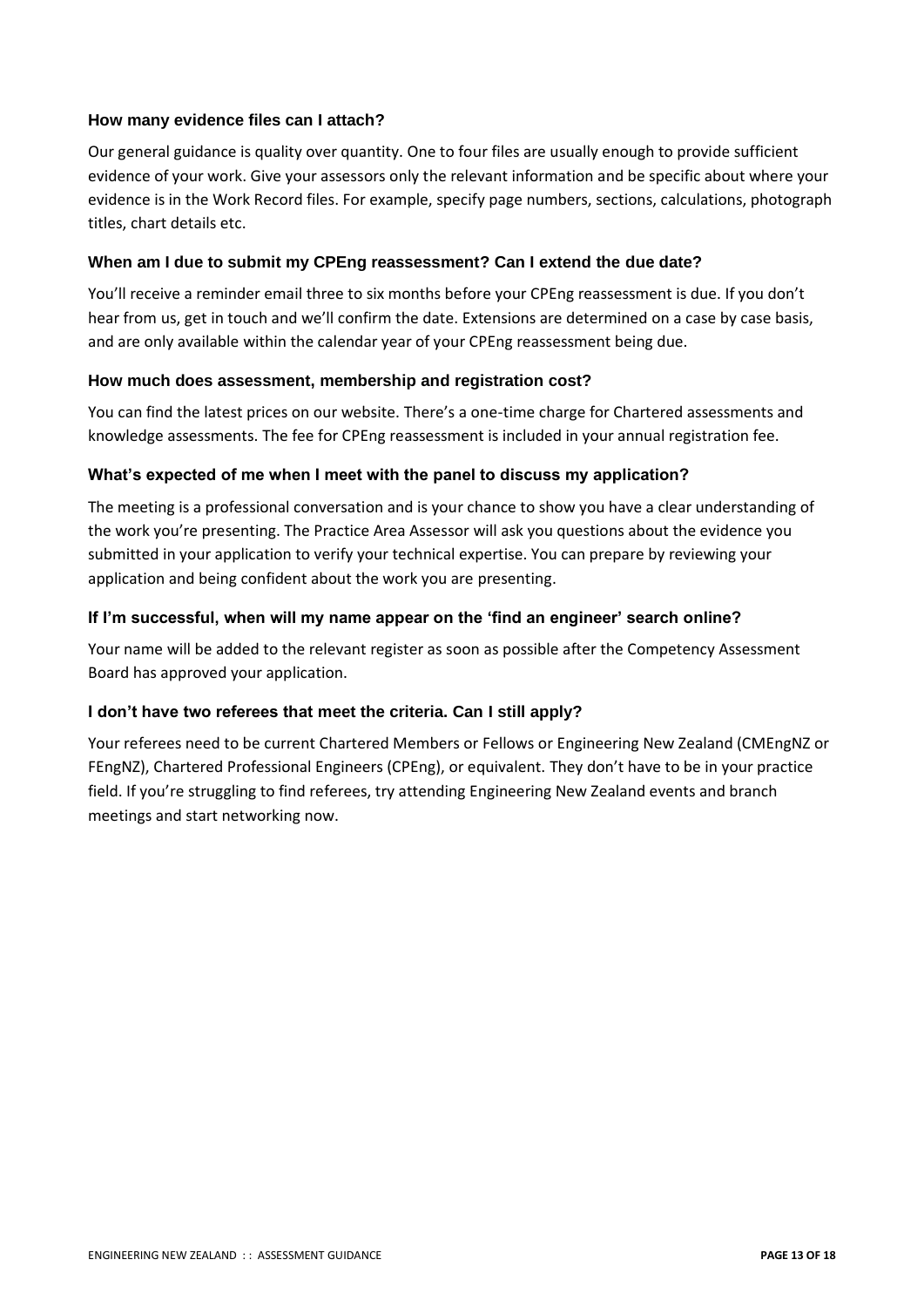# <span id="page-16-0"></span>APPENDIX A: PRACTICE FIELD DESCRIPTIONS

Engineering practice fields are loosely defined terms and are used as an indication of the nature of engineering work carried out by engineers in a certain field.

#### **AEROSPACE ENGINEERING**

Aerospace engineering is the design, development, and production of aircraft (aeronautical engineering), spacecraft (astronautical engineering) and related systems. Aerospace engineers may specialise in aerodynamics, avionics, structures, control systems or propulsion systems. It may involve planning maintenance programmes, designing repairs and modifications and exercising strict safety and quality controls to ensure airworthy operations.

#### **BIOENGINEERING**

Bioengineering draws heavily on the Chemical engineering discipline and involves the engineered development of raw materials to produce higher value products, using biological systems (biological catalysts). The description also encompasses the general application of engineering to biological systems to develop new products or solve problems in existing production processes. As examples, bioengineers are found in medical research, genetic science, fermentation industries and industries treating biological wastes.

#### **BUILDING SERVICES**

Building Services engineering is the application of mechanical or electrical engineering principles, and an understanding of building structure, to enhance all aspects of the built environment from air conditioning and mechanical ventilation, electrical light and power, fire services (e.g. sprinklers and alarms), water and waste services, data and communications, security and access control, vertical transportation, acoustics and energy management.

#### **CHEMICAL ENGINEERING**

Chemical engineering is concerned with the ways in which raw materials are changed into useful and commercial end products such as food, petrol, plastics, paints, paper, ceramics, minerals and metals. Often these processes are carried out at large scale plants. Research of raw materials and their properties, design and development of equipment and the evaluation of operating processes are all part of chemical engineering.

#### **CIVIL ENGINEERING**

Civil engineering is a broad field of engineering concerned with the, design, construction, operation and maintenance of structures (buildings, bridges, dams, ports) and infrastructure assets (road, rail, water, sewerage). The Civil engineering discipline underpins several engineering fields such as Structural, Mining, Geotechnical and Transportation engineering, in which civil engineers often specialise. General Civil engineers are likely to be competent to undertake work that relates to one or more of these areas.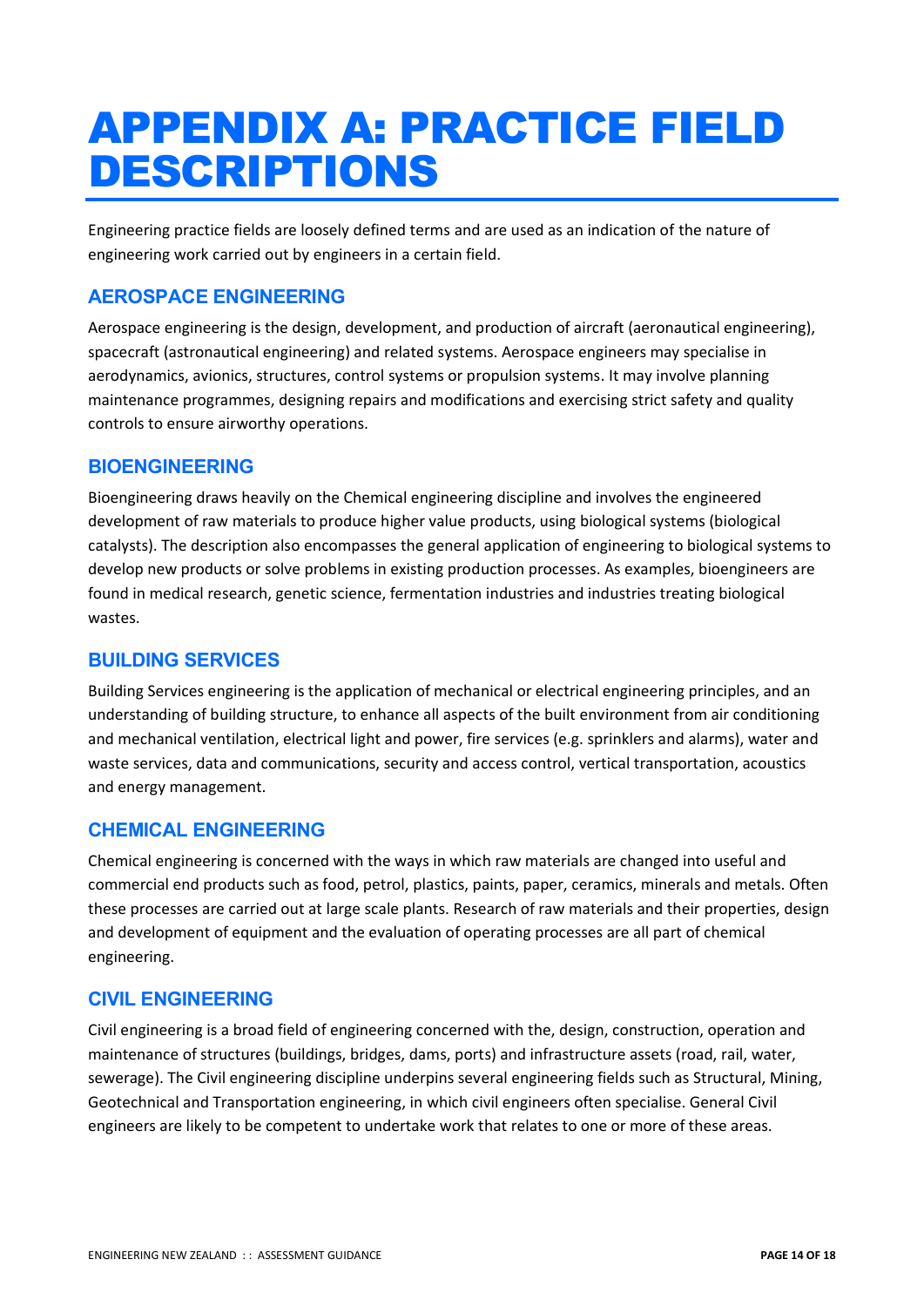#### **ELECTRICAL ENGINEERING**

Electrical engineering is the field of engineering which deals with the practical application of electricity. It deals with the aspects of planning, design, operation and maintenance of electricity generation and distribution, and use of electricity as a source of energy within major buildings, industrial processing complexes, facilities and transport systems. It includes the associated networks and the equipment involved such as switchboards, cabling, overhead lines/catenaries, earthing, control and instrumentation systems.

Areas of specialisation within the wider electrical engineering discipline, such as electronics and telecommunications are usually concerned with using electricity to transmit information rather than energy. For this reason, electronics and radiocommunications/telecommunications are captured under the field of Information engineering.

#### **ENGINEERING ACADEMIC**

The Academic practice field is defined for engineering academic staff members from tertiary education including engineering researchers.

In tertiary education, academic staff members may be involved in engineering activities in various roles, from building engineering prototypes, to contributing to knowledge in engineering. Engineering academic staff members may not be directly involved in the engineering design process but undertaking cutting edge engineering research to lead and enhance engineering activities. Examples of work samples of engineering academic staff members may be their authored quality assurance publications in engineering disciplines, and/or their authored quality assurance engineering reports at NZQA level 7, 8, 9 or 10 (gradate or postgraduate level). Academic staff members who are teaching an engineering programme without quality assurance publications in engineering disciplines or quality assurance engineering reports, may not qualify for academic practice field.

#### **ENGINEERING MANAGEMENT**

Engineering Management is a field of practice where engineers from any technical engineering background exercise engineering judgement in making decisions on the application and optimisation of physical, human and financial resources to achieve engineering outcomes in related processes or business activities. Engineering Managers may not be directly involved in the engineering design process.

**General management** – where engineering knowledge is of benefit or essential and covering many engineering disciplines.

- Qualifies as Management practice field.
- Example: Chief Executive or Director of an engineering or construction company.

**Engineering management** of a multi-disciplinary team where engineering knowledge is essential but specific discipline knowledge is not essential.

- Qualifies as Management practice field.
- Example: Engineering manager of a local authority or manufacturing company. A judgement may be necessary, but err towards including the management field – the candidate is appropriate for both management and discipline fields. *(Note: an example grey area is the general manager of a lines company where electrical engineering knowledge may be essential for the role).*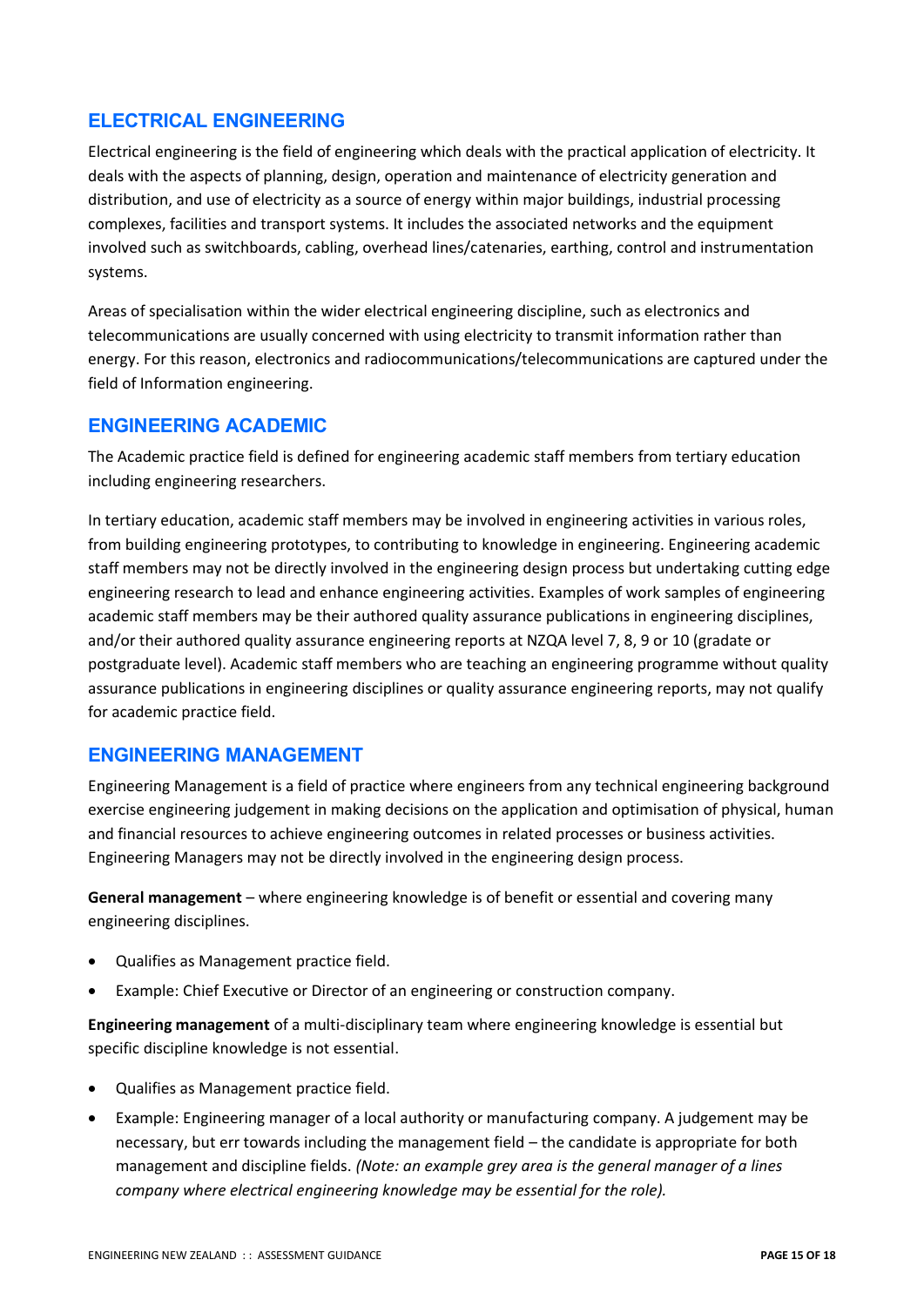**Management or leadership of a team**, however large, where the candidate must have engineering knowledge to do the job competently. This management is part of the skills and knowledge of the discipline.

- Would not normally qualify as Management practice field.
- Example: Chief structural engineer of a large consultancy or compliance authority. A judgement may be necessary but err towards including the management field if management activities are beginning to dominate – the candidate may be appropriate for both management and discipline fields.

**Part time management of a small practice or branch** of a consulting practice managing budgets and staff and clients while carrying out frontline engineering or being the responsible person signing off compliance certificates.

• Would not normally qualify for the Management practice field, as a certain amount of management is part of the engineering function, and is 'business as usual' for an engineer in this situation. *(Note: Grey area accepted as to the boundary between 'business as usual' and the management becoming dominant. As an acid test, ask "could they give up their discipline practice field?". If not, then Management should not apply. If so, then in theory they need to go through a full review to justify the change in practice field/area description. A balanced decision may lead to having the two practice fields).*

**Full time engineering role** where the applicant claims that they "do management", as well as advising clients, planning other workloads, training staff etc.

• Would not qualify for the Management practice field, as management is part of their normal engineering activity. This includes project management, unless it is dominant, in which case the practice field is still their engineering knowledge (discipline), and project management is written into the practice area description (ie they use their discipline skills to do project management).

#### **ENVIRONMENTAL ENGINEERING**

Environmental engineering draws on the Civil and Chemical engineering disciplines to provide healthy water, air and land to enhance human habitation. Environmental engineers devise, implement and manage solutions to protect and restore the environment, within an overall framework of sustainable development. The role of the environmental engineer embraces all of the air, water and soil environments, and the interactions between them.

#### **FIRE ENGINEERING**

Fire engineering draws on knowledge from the range of engineering disciplines to minimise the risk from fire to health and safety and damage to property through careful design and construction. It requires an understanding of the behaviour of fires and smoke, the behaviour of people exposed to fires and the performance of burning materials and structures, as well as the impact of fire protection systems including detection, alarm and extinguishing systems.

#### **GEOTECHNICAL ENGINEERING**

Geotechnical engineering involves application of knowledge of earth materials in the design of structures, such as foundations, retaining walls, tunnels, dams and embankments. Geotechnical engineers assess the properties and performance of earth materials such as their stability and strength, and the impact of groundwater.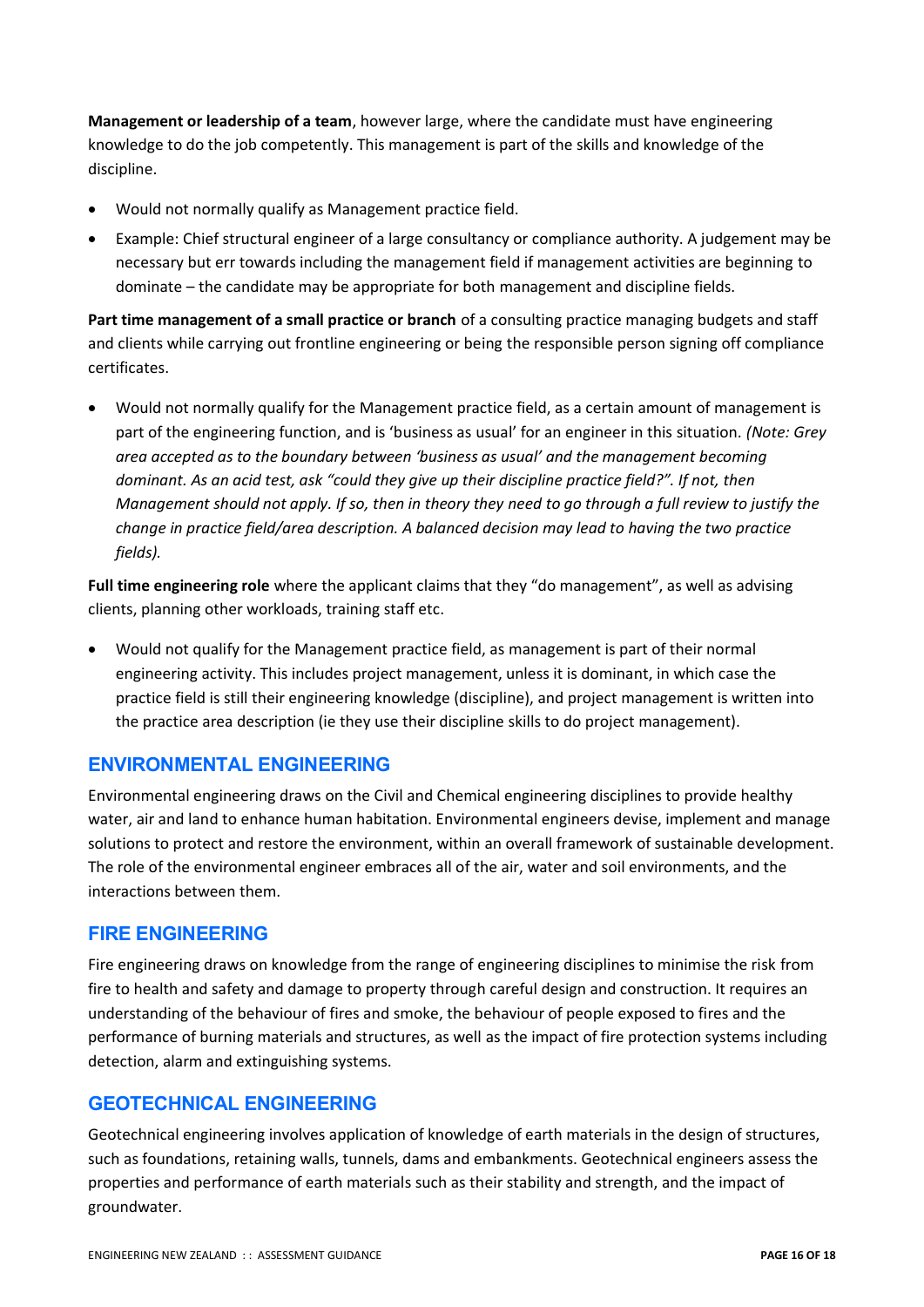#### **INDUSTRIAL ENGINEERING**

Industrial engineering is the application of mechanical and electrical engineering principles to the design and operation of production equipment, production lines and production processes for the efficient production of industrial goods. Industrial engineers understand plant and procedural design, the management of materials and energy, and human factors associated with worker integration with systems. Industrial engineers increasingly draw on specialised knowledge of robotics, mechatronics, and artificial intelligence.

#### **INFORMATION ENGINEERING**

Information engineering is based on the Electrical engineering discipline but also draws heavily from Computer Science. Three areas of further specialisation can be identified:

- 1. **Software engineering** the development and operation of software-intensive systems that capture, store and process data.
- 2. **Telecommunications engineering** the development and operation of systems that encode, transmit and decode data via cable systems (including fibre optics) and wireless systems (radiocommunications).
- 3. **Electronics engineering** the design, development and testing of electronic circuits and networks that use the electrical and electromagnetic properties of electronic components integrated circuits and microprocessors to sense, measure and control processes and systems.

#### **MECHANICAL ENGINEERING**

Mechanical engineering involves the design, manufacture and maintenance of mechanical systems. Mechanical engineers work across a range of industries and are involved with the design and manufacture of a range of machines or mechanical systems, typically applying principles of hydraulics (fluid control), pneumatics (air pressure control) or thermodynamics (heat energy transfer). Mechanical engineers may specialise in the Building Services or Industrial engineering field.

#### **MECHATRONICS ENGINEERING**

Integrates specialist knowledge in mechanics, electronics and computer systems to design and develop integrated automated systems, such as chassis-stabilising systems, anti-lock brakes, engine control units, disk drives, cameras, service and surgical robots and medical devices. Often these systems are largely mechanical in nature but could not function without their essential electronic and computer control system components.

#### **MINING ENGINEERING**

Mining engineering involves extracting and processing minerals from the earth. This may involve investigations, design, construction and operation of mining, extraction and processing facilities.

#### **PETROLEUM ENGINEERING**

Petroleum engineering is a field of engineering relating to oil and gas exploration and production. Petroleum engineers typically combine knowledge of geology and earth sciences with specialised Chemical engineering skills, but may also draw on Mechanical engineering expertise to design extraction and production methods and equipment. Petroleum engineering activities are divided into two broad categories: